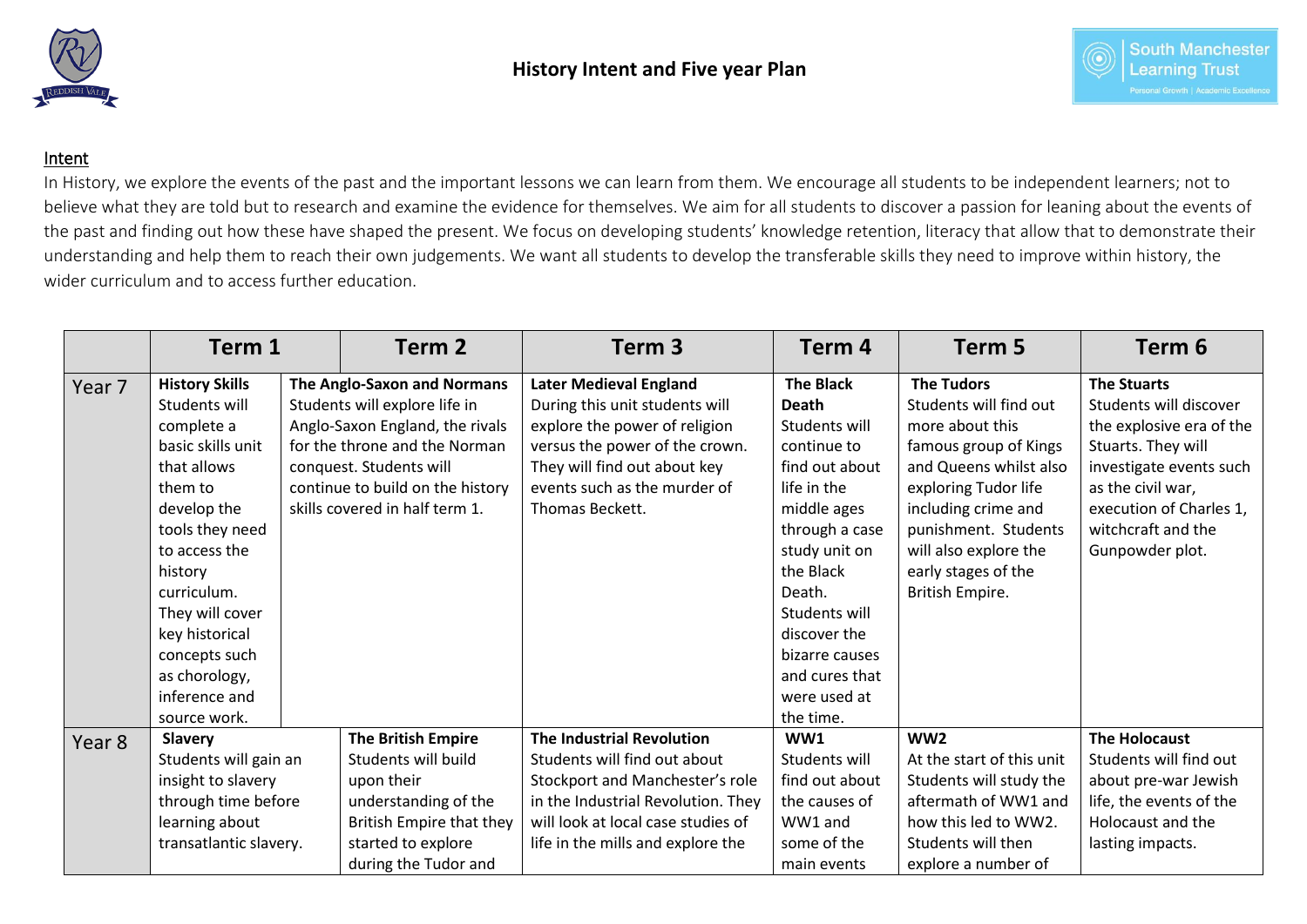|         |                                                                                                                                                                                                                                                                                                 | Slavery unit. They will              | transport revolution and the                                                                                                                             | that took place.                                                             | events during WW2                                                          |                               |  |  |
|---------|-------------------------------------------------------------------------------------------------------------------------------------------------------------------------------------------------------------------------------------------------------------------------------------------------|--------------------------------------|----------------------------------------------------------------------------------------------------------------------------------------------------------|------------------------------------------------------------------------------|----------------------------------------------------------------------------|-------------------------------|--|--|
|         |                                                                                                                                                                                                                                                                                                 | explore the growth and               | Great Exhibition.                                                                                                                                        | Students will                                                                | and will reach a                                                           |                               |  |  |
|         |                                                                                                                                                                                                                                                                                                 | decline of the empire                |                                                                                                                                                          | reflect on the                                                               | judgement on whether                                                       |                               |  |  |
|         |                                                                                                                                                                                                                                                                                                 | before reaching a                    |                                                                                                                                                          | impact of war                                                                | certain events                                                             |                               |  |  |
|         |                                                                                                                                                                                                                                                                                                 | judgement on whether                 |                                                                                                                                                          | on the soldiers                                                              | constitute war crimes.                                                     |                               |  |  |
|         |                                                                                                                                                                                                                                                                                                 | the British Empire was               |                                                                                                                                                          | in trenches and                                                              |                                                                            |                               |  |  |
|         |                                                                                                                                                                                                                                                                                                 | good or bad.                         |                                                                                                                                                          | the impact on                                                                |                                                                            |                               |  |  |
|         |                                                                                                                                                                                                                                                                                                 |                                      |                                                                                                                                                          | those left back                                                              |                                                                            |                               |  |  |
|         |                                                                                                                                                                                                                                                                                                 |                                      |                                                                                                                                                          | at home.                                                                     |                                                                            |                               |  |  |
|         |                                                                                                                                                                                                                                                                                                 |                                      |                                                                                                                                                          | Students will                                                                |                                                                            |                               |  |  |
|         |                                                                                                                                                                                                                                                                                                 |                                      |                                                                                                                                                          | consider how                                                                 |                                                                            |                               |  |  |
|         |                                                                                                                                                                                                                                                                                                 |                                      |                                                                                                                                                          | the empire and                                                               |                                                                            |                               |  |  |
|         |                                                                                                                                                                                                                                                                                                 |                                      |                                                                                                                                                          | commonwealth                                                                 |                                                                            |                               |  |  |
|         |                                                                                                                                                                                                                                                                                                 |                                      |                                                                                                                                                          | supported the                                                                |                                                                            |                               |  |  |
|         |                                                                                                                                                                                                                                                                                                 |                                      |                                                                                                                                                          | war effort.                                                                  |                                                                            |                               |  |  |
| Year 9  | Post War Change in Britain                                                                                                                                                                                                                                                                      |                                      | Crime and punishment through time c1000-present                                                                                                          |                                                                              |                                                                            | <b>Historical environment</b> |  |  |
|         | In this unit students will explore the impacts of                                                                                                                                                                                                                                               |                                      | During this thematic study of crime, punishment and law enforcement                                                                                      |                                                                              |                                                                            | -Whitechapel c1870-           |  |  |
|         | WW2 on Britain. They will also find out about the                                                                                                                                                                                                                                               |                                      | through time. Students will explore change and continuity from the medieval                                                                              | c1900: Crime, policing                                                       |                                                                            |                               |  |  |
|         | development of the NHS, the impacts of                                                                                                                                                                                                                                                          |                                      | period to the modern day. Students will discover the facts about a number of                                                                             | and the inner city.                                                          |                                                                            |                               |  |  |
|         | immigration, changes for women and the youth                                                                                                                                                                                                                                                    |                                      | case studies including the Gunpowder Plot, Witchcraft and Pentonville Prison.                                                                            | This unit will include                                                       |                                                                            |                               |  |  |
|         | revolution.                                                                                                                                                                                                                                                                                     |                                      |                                                                                                                                                          |                                                                              | finding out about the                                                      |                               |  |  |
|         |                                                                                                                                                                                                                                                                                                 |                                      |                                                                                                                                                          | local context of                                                             |                                                                            |                               |  |  |
|         |                                                                                                                                                                                                                                                                                                 |                                      |                                                                                                                                                          |                                                                              |                                                                            | Whitechapel, exploring        |  |  |
|         |                                                                                                                                                                                                                                                                                                 |                                      |                                                                                                                                                          |                                                                              |                                                                            | policing techniques and       |  |  |
|         |                                                                                                                                                                                                                                                                                                 |                                      |                                                                                                                                                          |                                                                              |                                                                            | how this led to Jack the      |  |  |
|         |                                                                                                                                                                                                                                                                                                 |                                      |                                                                                                                                                          |                                                                              |                                                                            | Ripper getting away           |  |  |
|         |                                                                                                                                                                                                                                                                                                 |                                      |                                                                                                                                                          |                                                                              |                                                                            | with his crimes.              |  |  |
|         |                                                                                                                                                                                                                                                                                                 |                                      |                                                                                                                                                          |                                                                              |                                                                            |                               |  |  |
| Year 9  | Humanities Unit - Migration through time (Thematic Study)                                                                                                                                                                                                                                       |                                      |                                                                                                                                                          |                                                                              |                                                                            |                               |  |  |
|         | Students will complete a unit that looks at migration through time and how this has shaped the country we live in. They will explore the different factors that<br>led to migration and the impacts it had. There will also be a focus on the impacts of migration on Manchester and Stockport. |                                      |                                                                                                                                                          |                                                                              |                                                                            |                               |  |  |
|         |                                                                                                                                                                                                                                                                                                 |                                      |                                                                                                                                                          |                                                                              |                                                                            |                               |  |  |
|         |                                                                                                                                                                                                                                                                                                 |                                      |                                                                                                                                                          |                                                                              |                                                                            |                               |  |  |
|         |                                                                                                                                                                                                                                                                                                 |                                      |                                                                                                                                                          |                                                                              |                                                                            |                               |  |  |
| Year 10 |                                                                                                                                                                                                                                                                                                 | Anglo-Saxon and Normans c1060 - 1088 |                                                                                                                                                          |                                                                              | Weimar and Nazi Germany 1918-1939                                          |                               |  |  |
|         | This part of the GCSE is a depth study that covers a short period of time. It                                                                                                                                                                                                                   |                                      |                                                                                                                                                          | This part of the GCSE is a modern depth study. Students are required to      |                                                                            |                               |  |  |
|         |                                                                                                                                                                                                                                                                                                 |                                      | requires students to know about society, people and events in detail. Students                                                                           | know about a historical situation in detail. In this unit, they will explore |                                                                            |                               |  |  |
|         |                                                                                                                                                                                                                                                                                                 |                                      | will explore life in Anglo-Saxon England, the Norman Conquest and how life<br>different aspects within this period, such as social, economic, political, |                                                                              |                                                                            |                               |  |  |
|         | changed under Norman rule.                                                                                                                                                                                                                                                                      |                                      |                                                                                                                                                          |                                                                              | cultural and military and how they interact with each other. Students will |                               |  |  |
|         |                                                                                                                                                                                                                                                                                                 |                                      |                                                                                                                                                          |                                                                              | find out about life in Germany after WW1 and how this led to the rise of   |                               |  |  |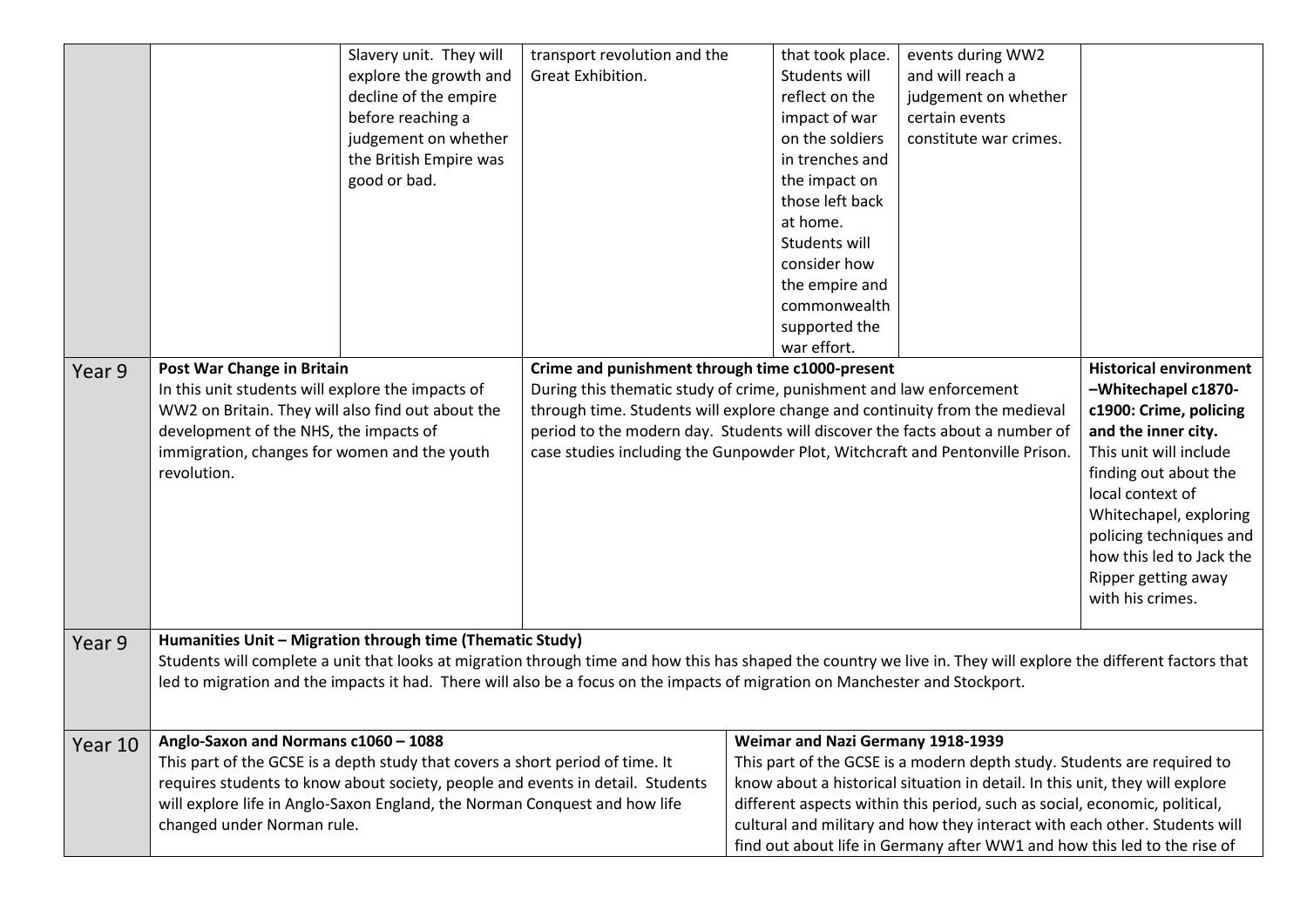|         |                                                                |                                                                                                                                                                                                                                                                                                                                                   | the Nazi party. They will then look at what life was like for different groups<br>of people within Nazi Germany.                                                                                                                   |                                                                                                                                     |     |  |
|---------|----------------------------------------------------------------|---------------------------------------------------------------------------------------------------------------------------------------------------------------------------------------------------------------------------------------------------------------------------------------------------------------------------------------------------|------------------------------------------------------------------------------------------------------------------------------------------------------------------------------------------------------------------------------------|-------------------------------------------------------------------------------------------------------------------------------------|-----|--|
| Year 11 | <b>Weimar and</b><br>Nazi Germany<br>Continued from<br>Year 10 | Superpower relations and the Cold War, 1941-91<br>This part of the GCSE is a period study that requires students<br>to analyse the events surrounding important developments<br>and issues in the Cold War. Students will look at the growing<br>tensions between the superpowers, the main events of the<br>cold war and how the Cold War ended. | <b>Revision - Students will</b><br>complete a number of<br>revision activities to<br>prepare for their final<br>exams. The recap<br>course content and<br>exam skills. Students<br>will also take part in<br>practice exam papers. | <b>Final examination</b><br>preparation -<br>Students will be<br>taking their GCSE<br>exams and<br>completing final<br>exam skills. | N/A |  |

## **Enrichment**

## Stockport Normandy Veterans Legacy Event

## London Trip – Explore crime and punishment in the capital city

| Contribution to students social, moral, spiritual, cultural, personal development & wellbeing                                                                                                                                                                                                                                                                                          |                                                                                                                                                                                                                                               |                                                                                                                                                                                                                                                                                                        |                                                                                                                                                                                                                                                                                              |                                                                                                                                                                                                                                                                                                                                                                                                                                       |  |  |  |  |
|----------------------------------------------------------------------------------------------------------------------------------------------------------------------------------------------------------------------------------------------------------------------------------------------------------------------------------------------------------------------------------------|-----------------------------------------------------------------------------------------------------------------------------------------------------------------------------------------------------------------------------------------------|--------------------------------------------------------------------------------------------------------------------------------------------------------------------------------------------------------------------------------------------------------------------------------------------------------|----------------------------------------------------------------------------------------------------------------------------------------------------------------------------------------------------------------------------------------------------------------------------------------------|---------------------------------------------------------------------------------------------------------------------------------------------------------------------------------------------------------------------------------------------------------------------------------------------------------------------------------------------------------------------------------------------------------------------------------------|--|--|--|--|
| Social                                                                                                                                                                                                                                                                                                                                                                                 | Moral                                                                                                                                                                                                                                         | Spiritual                                                                                                                                                                                                                                                                                              | Cultural                                                                                                                                                                                                                                                                                     | Personal development & wellbeing                                                                                                                                                                                                                                                                                                                                                                                                      |  |  |  |  |
| <b>Spiritual</b> education through<br>history involves the students<br>reflecting on the mystery of<br>the past and the events which<br>have shaped the world today.<br>Students are able to discover<br>the significance that certain<br>people such as Mahatma<br>Gandhi and Adolf Hitler had<br>and the different<br>interpretations that can occur<br>from one event. History also | <b>Moral</b> development<br>encourages students<br>to question and<br>comment on moral<br>dilemmas. Students<br>can empathise with<br>the story of right and<br>wrong and decisions<br>that people have<br>made based on their<br>situations. | Social education brings<br>the contributions of the<br>past closer to the present<br>and allows our students<br>to think about how these<br>things have shaped<br>today's society. Through<br>group work and role<br>play, students are<br>encouraged to express<br>themselves and<br>communicate more | <b>Cultural</b> development<br>enables students to<br>discover the links<br>between societies and<br>reflect on multi-<br>culturalism. Through the<br>teaching of British,<br>European and World<br>History, students can<br>develop an empathy<br>for different cultures<br>and traditions. | Students in history are aware of the<br>assessment objectives and how they<br>will be assessed. They track their own<br>progress for each unit and write<br>reflections on each half term. History<br>students are encouraged to be<br>independent learners with online<br>learning platforms in place to support<br>work at home. Quiet work spaces are<br>provided for students at lunch if<br>requested to support their learning. |  |  |  |  |